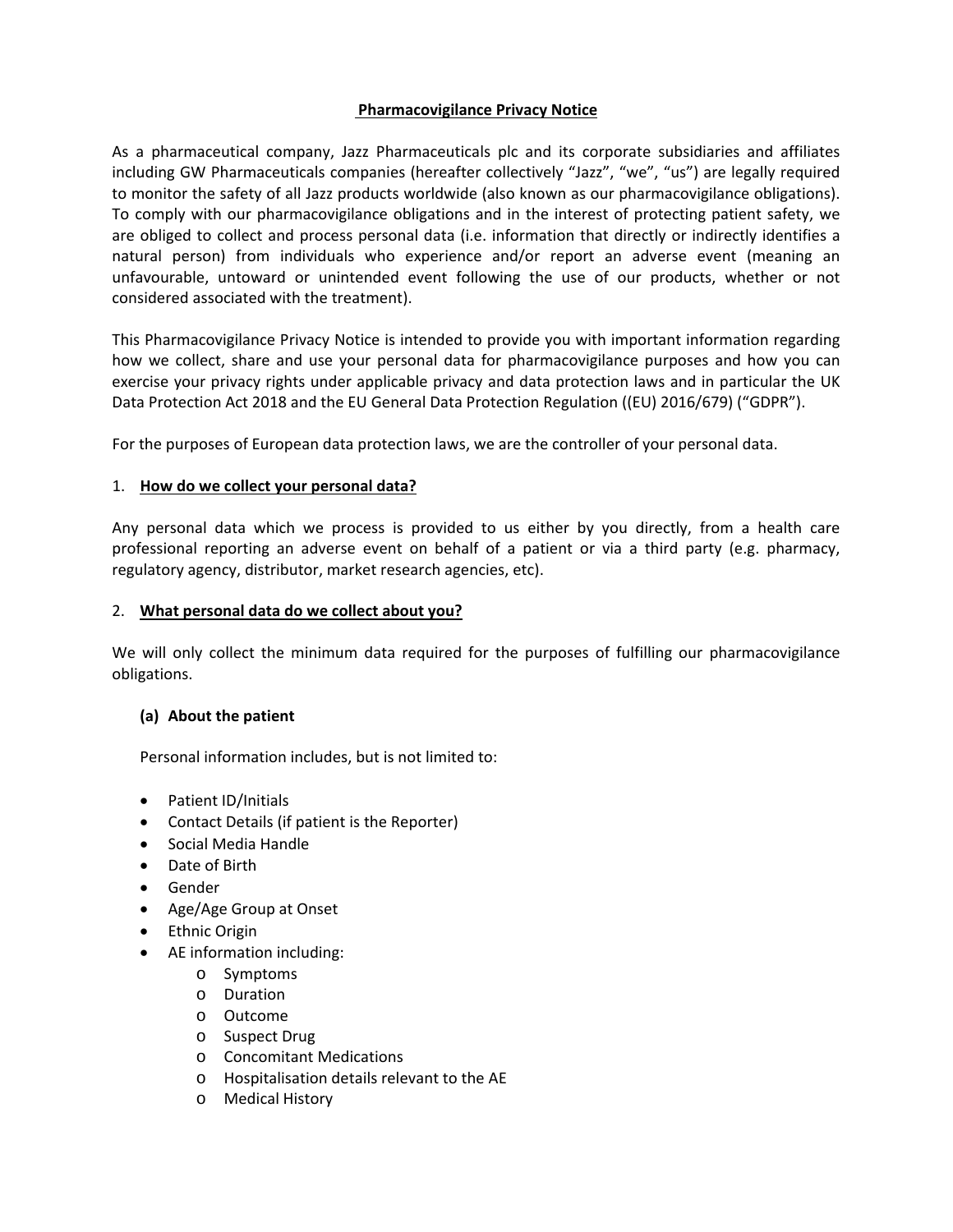# **(b) About the reporter**

- Reporter Name
- Contact Details
- Social Media Handle
- Profession
- Professional qualifications

### 3. **Why do we collect your personal data?**

Pharmacovigilance regulations were put in place to protect Public Health. It requires pharmaceutical companies to collect safety information related to their products and investigate any reports of adverse events that they receive.

As part of meeting our pharmacovigilance obligations, we may process personal data to:

- investigate the adverse event;
- contact reporters for further information about the adverse event reported;
- collate the information about the adverse event with information about other adverse events received by Jazz to support safety monitoring of the product; and
- provide mandatory reports to national and/or regional competent regulatory authorities.

We will only use personal data collected for pharmacovigilance for this purpose.

### 4. **Legal basis for processing your personal data**

Jazz process personal data collected for pharmacovigilance to comply with its legal obligations to monitor and report adverse events and for reasons of public interest and public health.

### 5. **Who do we share your personal data with?**

Personal data provided as part of an adverse event report are shared within Jazz on a worldwide basis through the Jazz Global Safety Database. The Jazz Global Safety Database is validated and tested periodically to ensure appropriate security and access to the system is restricted to authorised personnel only.

Jazz is also obliged to transfer adverse event data to regulatory authorities such as the European Medicines Agency, the US Food and Drug Administration, and any other national regulatory authorities for their databases including the European Medicine Agency's EudraVigilance database. Any names and contact details of patients are hidden, meaning that only information on age/age group, date of birth and gender is transferred in addition to the information concerning the reaction and the health of the patient.

Jazz may also disclose your personal data:

(i) to pharmacovigilance service providers (e.g. safety database providers, call centre operators);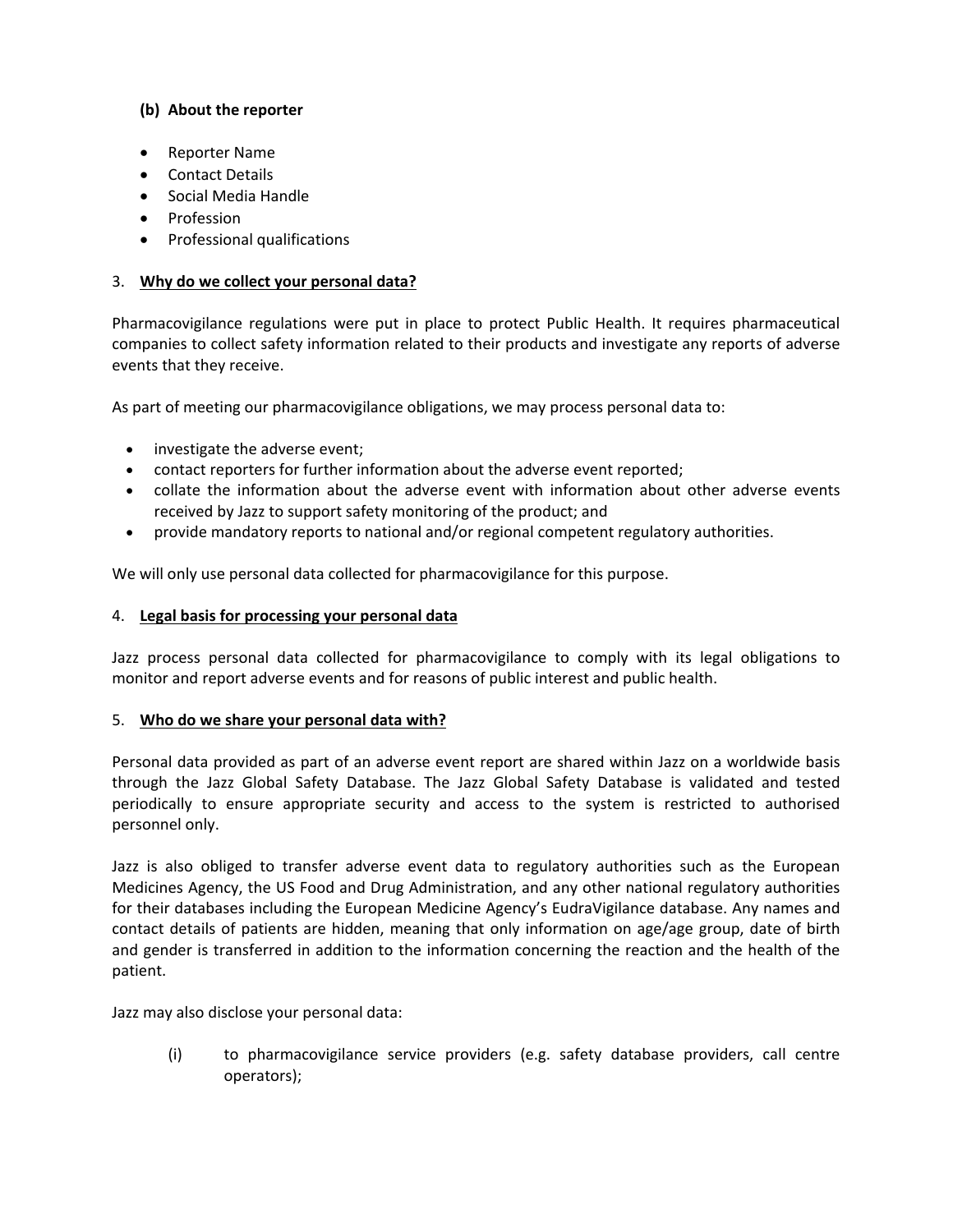- (ii) to any third party that acquires, or is interested in acquiring, all or part of Jazz's assets or shares, or that succeeds Jazz in carrying on all or a part of its business, whether by merger, acquisition, reorganization or otherwise; or
- (iii) as required or permitted by law, including to comply with a subpoena or similar legal process or government request, or when Jazz believes in good faith that disclosure is legally required or Jazz has a legitimate interest in making a disclosure, such as where necessary to protect Jazz's rights and property.

Adverse event information may also be published in case studies. In such situations any identifying information will be removed from the publication to ensure complete anonymity.

# 6. **International transfers of personal data**

Jazz may disclose your personal data to recipients (as described above) located outside of your country to a country which may not have privacy and data protection laws equivalent to those in your country. In such a case, Jazz will take all necessary steps to ensure the safety of your personal data in accordance with the applicable privacy and data protection laws.

Certain international recipients of your personal data may have signed special contracts with Jazz to provide legal protection for your transferred personal data (e.g. "Standard Contractual Clauses").

You can request further information using the contact details below.

# 7. **How long will we keep your personal data?**

Adverse event and safety information for Jazz's products, which may include personal data and related correspondences, are retained at least for the duration of the product life-cycle and for an additional twenty-five years after the product has been removed from the market in accordance with our Records Management Policy.

### 8. **Your Rights**

You have certain rights under applicable privacy and data protection laws, which may be subject to limitations and/or restrictions. These include the right to:

- Request access to your personal data, and request a copy of the data we hold;
- Rectify any information we hold if it is incorrect;
- Request data portability- to transfer data we hold about to you to another party;
- Request the restriction of processing your personal information (unless this request conflicts with our legal obligations);
- Request the deletion of your personal data. Please note that we cannot delete information which was provided to us in relation to the reporting of an adverse event; and
- Complain to your national data protection supervisory authority.

Please be aware that there may be limitations to your rights if they interfere with our legal pharmacovigilance obligations. For security reasons you may be required to provide adequate identification before we are able to action any of your rights.